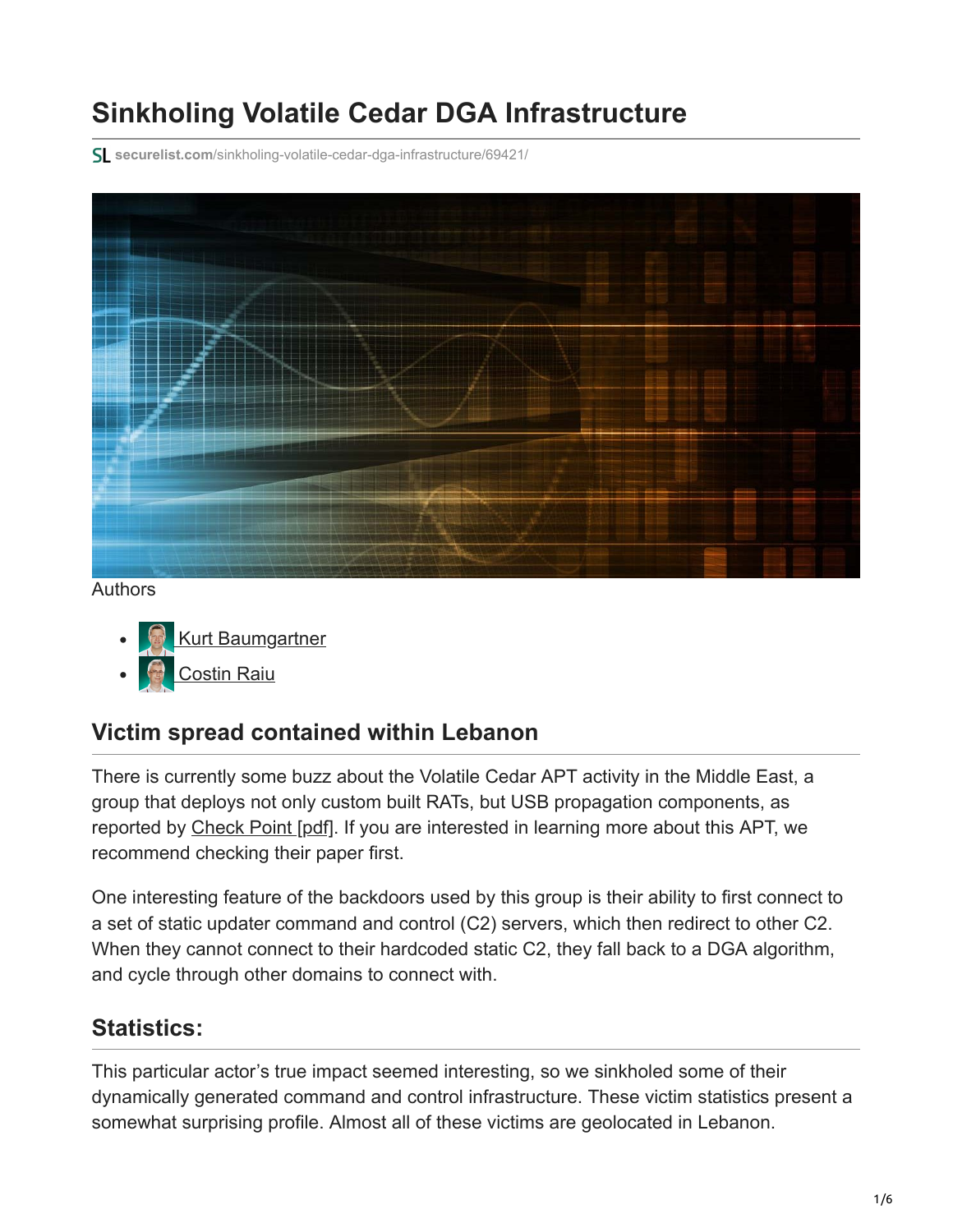

Clearly, the bulk of the victims we observe are all communicating from ip ranges maintained by ISPs in Lebanon. And most of the other checkins appear to be research related. Almost all of the backdoors communicating with sinkholed domains are the main "explosion" backdoor. But, some of the victim systems in Lebanon communicating with our sinkhole [are running the very rare "micro" backdoor written up by our colleagues from Checkpoint in](https://media.kasperskycontenthub.com/wp-content/uploads/sites/43/2015/03/20082010/volatile-cedar-technical-report-1.pdf) their paper: "*Micro is a rare Explosive version. It can best be described as a completely different version of the Trojan, with similarities to the rest of Explosive "family" (such as configuration and code base). We believe that Micro is actually an old ancestor of Explosive, from which all other versions were developed. As in other versions, this version is also dependent on a self-developed DLL named "wnhelp.dll.*" They check in to edortntexplore[.]info with the URI "/micro/data/index.php?micro=4" over port 443.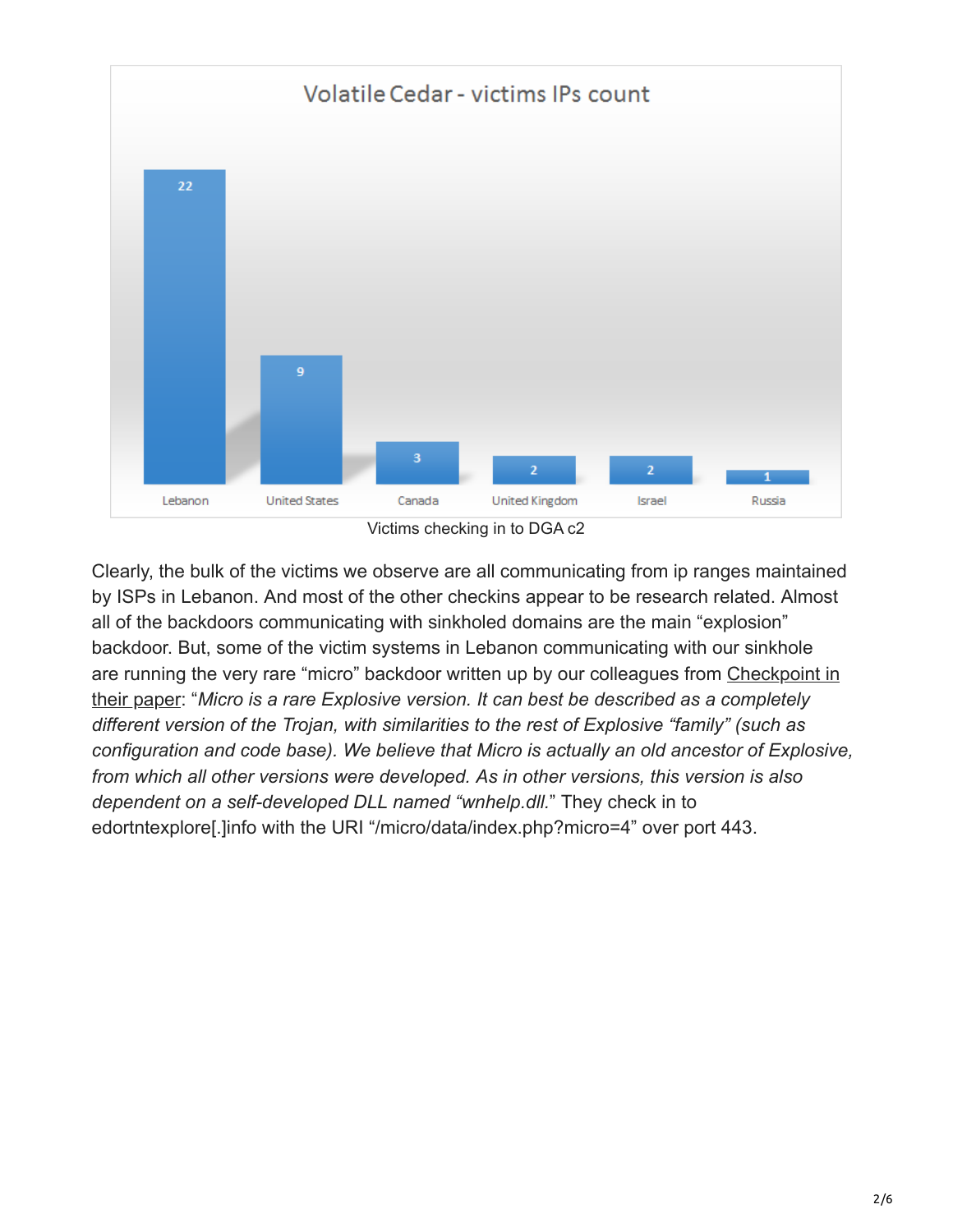

While Volatile Cedar certainly does not have a high level of technological prowess, it appears that they have been effective at spreading their malware, much like the [Madi](https://securelist.com/the-madi-campaign-part-i-5/33693/) [APT](https://securelist.com/the-madi-campaign-part-ii/33701/) we reported on mid-2012. Because the group is not known for spearphishing, IT administrators should be aware of their own publicly exposed attack surface like web applications, ftp servers, ssh servers, etc, and ensure they are not vulnerable to SQLi, SSI attacks, and other server side offensive activity.

#### **Kaspersky Verdicts and MD5s:**

Trojan.Win32.Explosion.a 981234d969a4c5e6edea50df009efedd

Trojan.Win32.Explosion.b 7031426fb851e93965a72902842b7c2c

Trojan.Win32.Explosion.c 6f11a67803e1299a22c77c8e24072b82

Trojan.Win32.Explosion.d eb7042ad32f41c0e577b5b504c7558ea

Trojan.Win32.Explosion.e 61b11b9e6baae4f764722a808119ed0c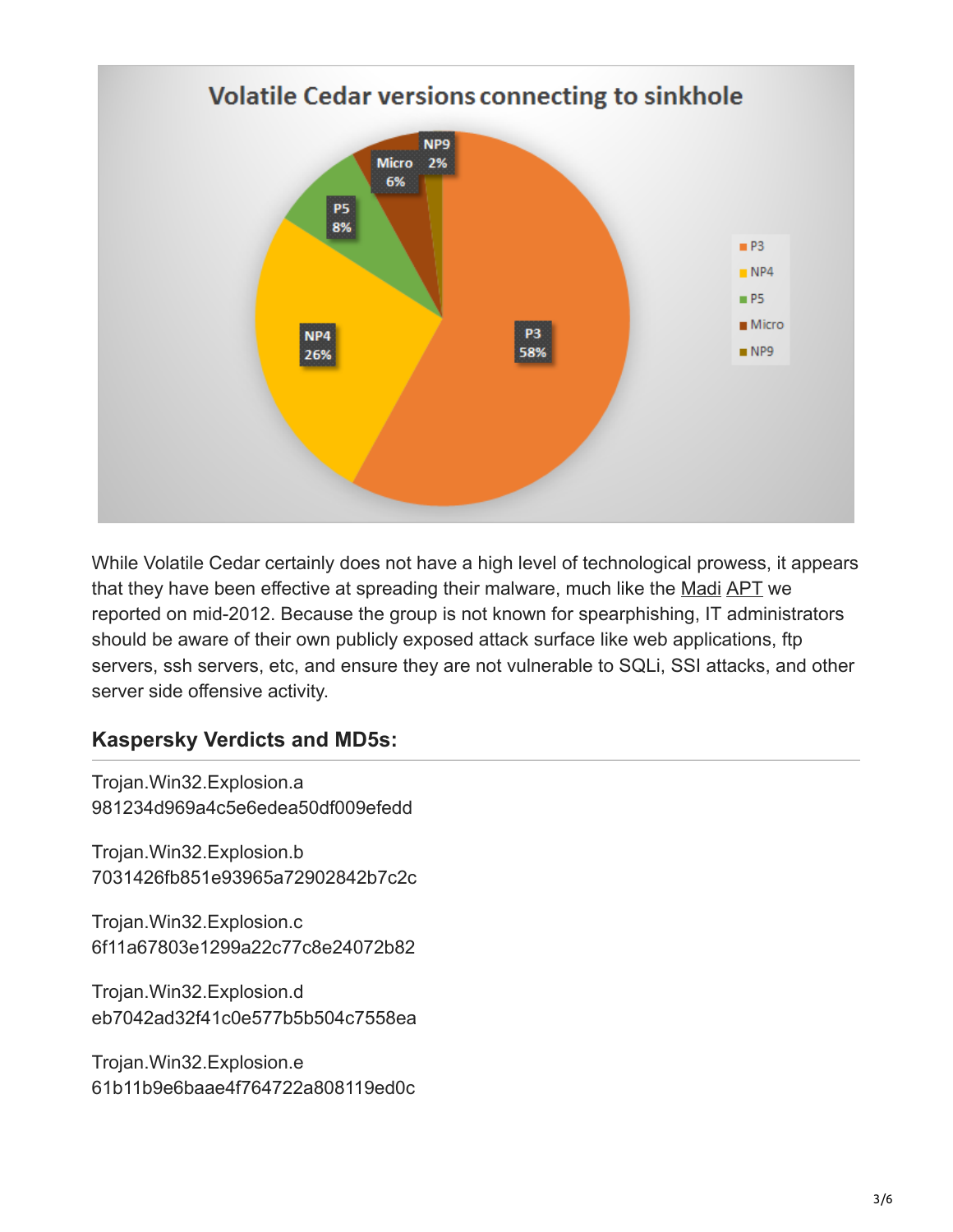Trojan.Win32.Explosion.f c7ac6193245b76cc8cebc2835ee13532 184320a057e455555e3be22e67663722

Trojan.Win32.Explosion.g 5d437eb2a22ec8f37139788f2087d45d

Trojan.Win32.Explosion.i 7dbc46559efafe8ec8446b836129598c

Trojan.Win32.Explosion.j c898aed0ab4173cc3ac7d4849d06e7fa

Trojan.Win32.Explosion.k 9a5a99def615966ea05e3067057d6b37

Trojan.Win32.Explosion.l 1dcac3178a1b85d5179ce75eace04d10

Trojan.Win32.Explosion.m 22872f40f5aad3354bbf641fe90f2fd6

Trojan.Win32.Explosion.n 2b9106e8df3aa98c3654a4e0733d83e7

Trojan.Win32.Explosion.o 08c988d6cebdd55f3b123f2d9d5507a6

Trojan.Win32.Explosion.p 1d4b0fc476b7d20f1ef590bcaa78dc5d

Trojan.Win32.Explosion.q c9a4317f1002fefcc7a250c3d76d4b01

Trojan.Win32.Explosion.r 4f8b989bc424a39649805b5b93318295

Trojan.Win32.Explosion.s 3f35c97e9e87472030b84ae1bc932ffc

Trojan.Win32.Explosion.t 7cd87c4976f1b34a0b060a23faddbd19

Trojan.Win32.Explosion.u ea53e618432ca0c823fafc06dc60b726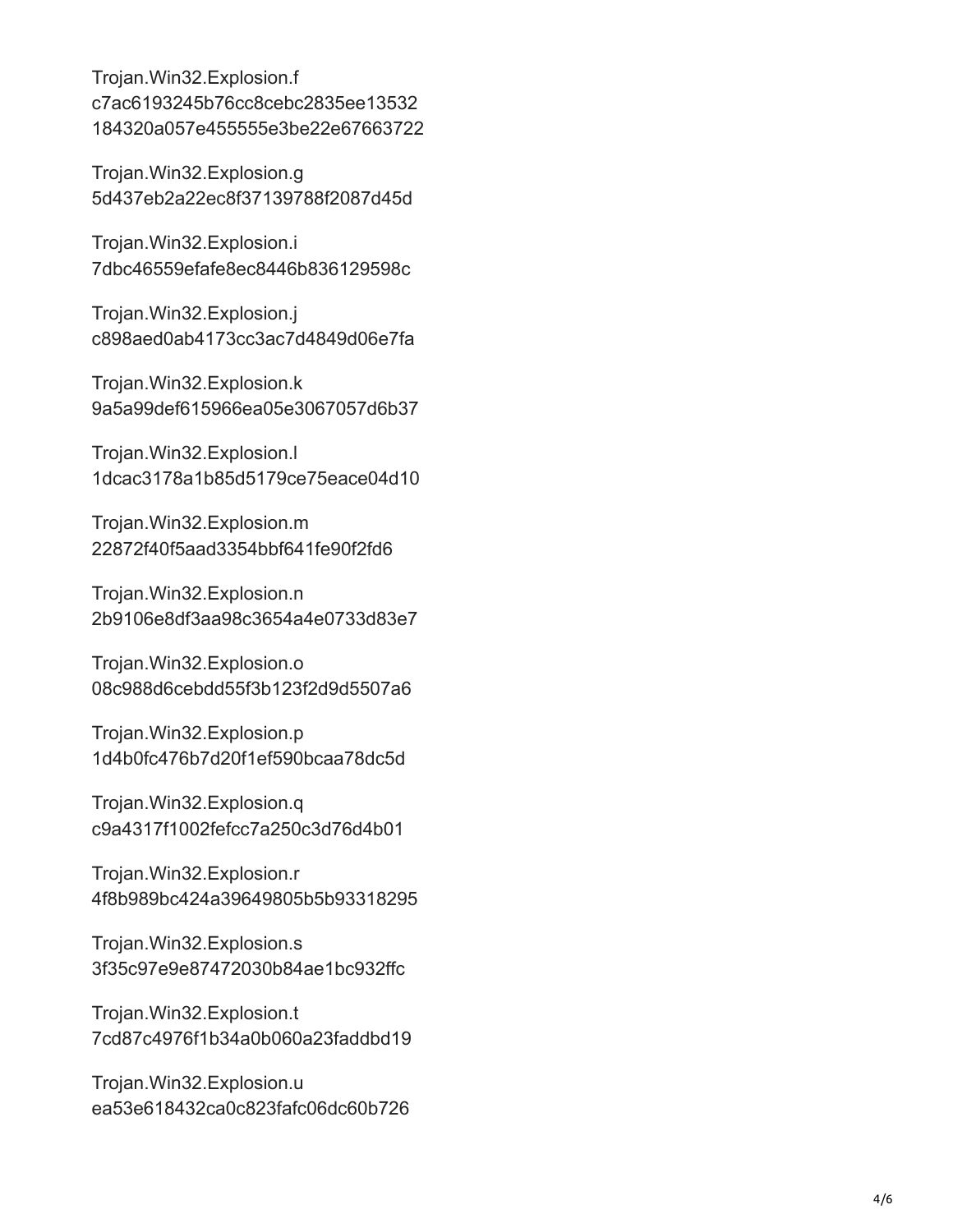Trojan.Win32.Explosion.v 034e4c62965f8d5dd5d5a2ce34a53ba9

Trojan.Win32.Explosion.w 5ca3ac2949022e5c77335f7e228db1d8

Trojan.Win32.Explosion.x ab3d0c748ced69557f78b7071879e50a

Trojan.Win32.Explosion.y 5b505d0286378efcca4df38ed4a26c90

Trojan.Win32.Explosion.z e6f874b7629b11a2f5ed3cc2c123f8b6

Trojan.Win32.Explosion.aa 306d243745ba53d09353b3b722d471b8

Trojan.Win32.Explosion.ab 740c47c663f5205365ae9fb08adfb127

Trojan.Win32.Explosion.ac c19e91a91a2fa55e869c42a70da9a506

Trojan.Win32.Explosion.ad edaca6fb1896a120237b2ce13f6bc3e6

Trojan.Win32.Explosion.ae d2074d6273f41c34e8ba370aa9af46ad

Trojan.Win32.Explosion.af 66e2adf710261e925db588b5fac98ad8 29eca6286a01c0b684f7d5f0bfe0c0e6 2783cee3aac144175fef308fc768ea63 f58f03121eed899290ed70f4d19af307

Trojan.Win32.Agent.adsct 826b772c81f41505f96fc18e666b1acd

Trojan-Dropper.Win32.Dycler.vhp 44b5a3af895f31e22f6bc4eb66bd3eb7

?? 96b1221ba725f1aaeaaa63f63cf04092

### **References:**